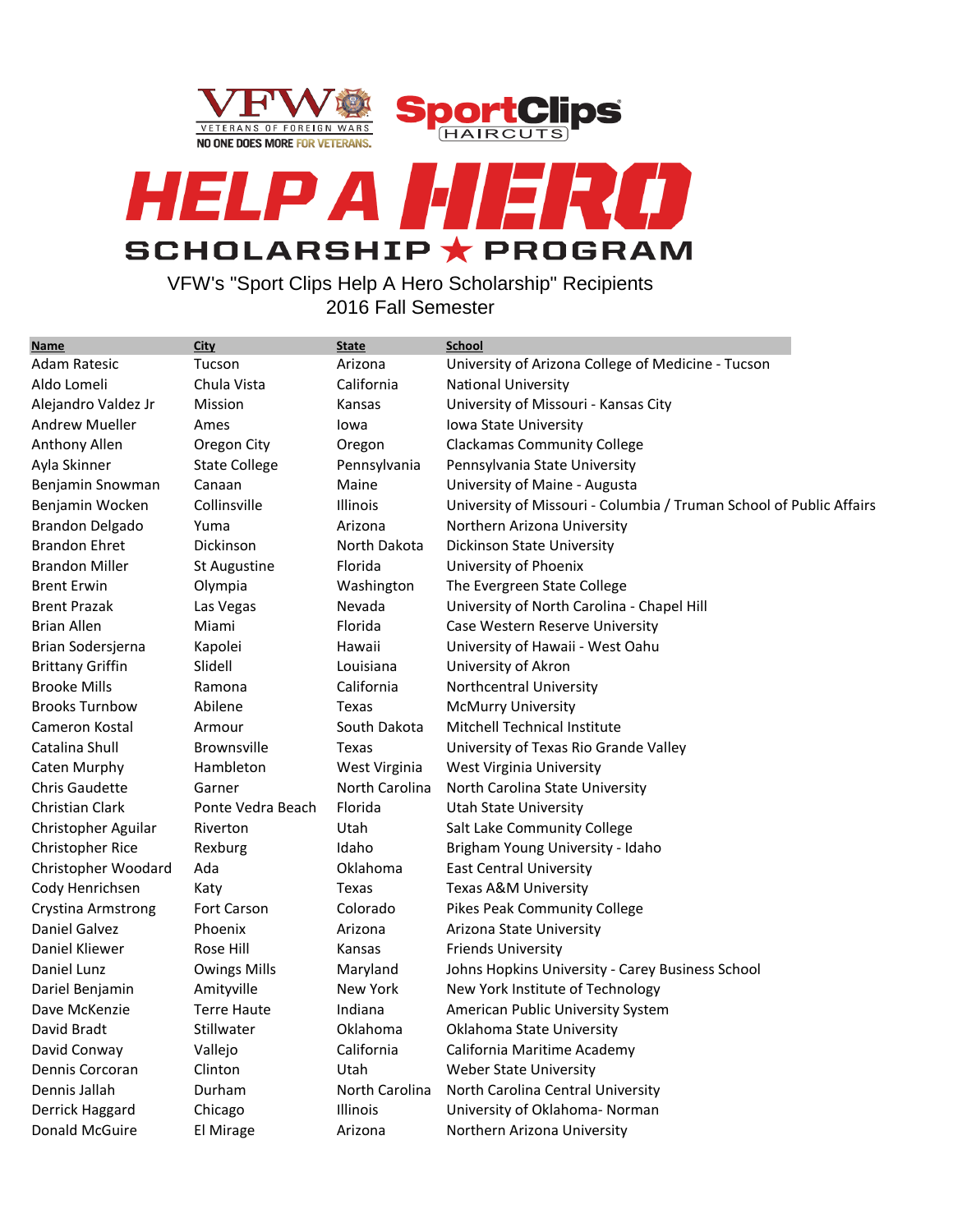| <b>Moncks Corner</b><br>South Carolina<br>Dorothy Joyner<br>University of South Carolina<br>University of Maryland School of Dentistry<br><b>Dustin Hawley</b><br>Laurel<br>Maryland |  |
|--------------------------------------------------------------------------------------------------------------------------------------------------------------------------------------|--|
|                                                                                                                                                                                      |  |
|                                                                                                                                                                                      |  |
| <b>Edward Tjaden</b><br>Washington University - School of Law<br>Saint Louis<br>Missouri                                                                                             |  |
| Elijah Mulligan<br>Pennsylvania<br>Marywood University<br>Scranton                                                                                                                   |  |
| Elizabeth Crawford<br>University of Central Missouri<br>Lansing<br>Kansas                                                                                                            |  |
| <b>Emilio Torres</b><br>Arizona<br>Arizona State University<br>Tempe                                                                                                                 |  |
| <b>Eric Moss</b><br>California<br>University of Redlands<br>San Diego                                                                                                                |  |
| Erin Curry<br>Utah<br><b>West Point</b><br>Park University                                                                                                                           |  |
| Evan Kotti<br>South Carolina<br><b>Purdue University</b><br>North Augusta                                                                                                            |  |
| <b>Francis Broome</b><br><b>Liberty University</b><br>Maricopa<br>Arizona                                                                                                            |  |
| Gabriel Peterson<br><b>JBSA FSH</b><br><b>Excelsior College</b><br>Texas                                                                                                             |  |
| Gabrielle Bernard<br>New York<br>New York<br>Columbia University School of General Studies                                                                                           |  |
| Gerhardt Reichenbach<br>Oregon Health & Science University - School of Nursing<br>White City<br>Oregon                                                                               |  |
| Illinois<br>Southern Illinois University - Edwardsville<br>Guisel Marmolejo<br>Dow                                                                                                   |  |
| <b>Forest Park</b><br><b>Hector Gutierrez</b><br>Georgia<br>Georgia State University                                                                                                 |  |
| Coeur d'Alene<br>Idaho<br>Hoang Nguyen<br>Lewis-Clark State College                                                                                                                  |  |
| California<br><b>Israel Sanchez</b><br>Visalia<br><b>Texas Christian University</b>                                                                                                  |  |
| Jacob Dietz<br>Gilbert<br>Arizona<br>DeVry University                                                                                                                                |  |
| North Carolina<br>Jairous Gurley<br><b>Winston Salem</b><br>Ohio Christian University                                                                                                |  |
| James Gann<br>Hixson<br>Tennessee<br>East Tennessee State University                                                                                                                 |  |
| Jamie Metcalf<br>Alabama<br>Orange Beach<br>University of Alabama                                                                                                                    |  |
| Jason Sheldon<br>Merrillville<br>Indiana<br><b>National American University</b>                                                                                                      |  |
| Jason Socias<br>Rockford<br><b>Illinois</b><br><b>Rockford University</b>                                                                                                            |  |
| Jason Wakefield<br>Little Elm<br>University of Texas Rio Grande Valley<br>Texas                                                                                                      |  |
| Javier Galvan<br>California<br>University of California - San Francisco Medical School<br>Livermore                                                                                  |  |
| Independence<br>Missouri<br>University of Missouri - Kansas City / School of Law<br>Jeffrey Martin                                                                                   |  |
| Jeremiah Braudrick<br>Oklahoma<br><b>Fuller Theological Seminary</b><br>Norman                                                                                                       |  |
| Jeremy Presley<br>Texas A&M - Commerce<br>Commerce<br>Texas                                                                                                                          |  |
| John Brown<br>Goose Creek<br>South Carolina<br>Norwich University                                                                                                                    |  |
| John Morris<br>Vilonia<br>Arkansas<br>Washington Barber College                                                                                                                      |  |
| Kansas State University<br>Jonathon Monroy<br>Kansas<br>Ogden                                                                                                                        |  |
| Jordan Kooiman<br>Gainesville<br>Florida<br>University of Florida                                                                                                                    |  |
| Joseph Fernette<br>Midland<br>University of Michigan<br>Michigan                                                                                                                     |  |
| Joseph Rangel<br>Phenix Citv<br>Alabama<br>Western Carolina University                                                                                                               |  |
| Joshua Floyd<br>Ohio<br><b>Huber Heights</b><br><b>American Military University</b>                                                                                                  |  |
| Joshua Jordan<br>California<br>University of Redlands<br><b>Beaumont</b>                                                                                                             |  |
| Joshua McCollum<br>Hawkeye Community College<br>Oelwein<br>lowa                                                                                                                      |  |
| Sanford<br>Justin Anderson<br>North Carolina<br><b>Campbell University</b>                                                                                                           |  |
| Cibolo<br><b>Texas State University</b><br>Justin Ball<br>Texas                                                                                                                      |  |
| El Paso<br>University of Texas - El Paso<br>Kenneth Agbita<br>Texas                                                                                                                  |  |
| Kevin North<br>Central Oregon Community College<br>Bend<br>Oregon                                                                                                                    |  |
| Kevin Ripley<br>Montana State University<br>Bozeman<br>Montana                                                                                                                       |  |
| Jackson<br>Baker College - Jackson Campus<br>Kristopher Bagocius<br>Michigan                                                                                                         |  |
| Krysti Sincore<br>Missouri<br>Lincoln University- Fort Leonard Wood Campus<br>Fort Leonard Wood                                                                                      |  |
| California<br>LaShonda Hill<br>Northcentral University<br>San Diego                                                                                                                  |  |
| Lee Bedford<br>University of North Texas<br>Denton<br>Texas                                                                                                                          |  |
| Mitchell<br>Indiana<br>Vincennes University - Jasper Campus<br>Lindsay Johnson                                                                                                       |  |
| Mari Sue Geronimo<br>California<br>California College - San diego<br>San Diego                                                                                                       |  |
| Fort Wainwright<br>Alaska<br>Edinboro University of Pennsylvania<br>Maria Hejl                                                                                                       |  |
| <b>Marshall Kregg</b><br>Reston<br>Virginia<br>George Mason University                                                                                                               |  |
| Matthew Carbonelli<br>Milwaukee<br>University of Wisconsin - Milwaukee<br>Wisconsin                                                                                                  |  |